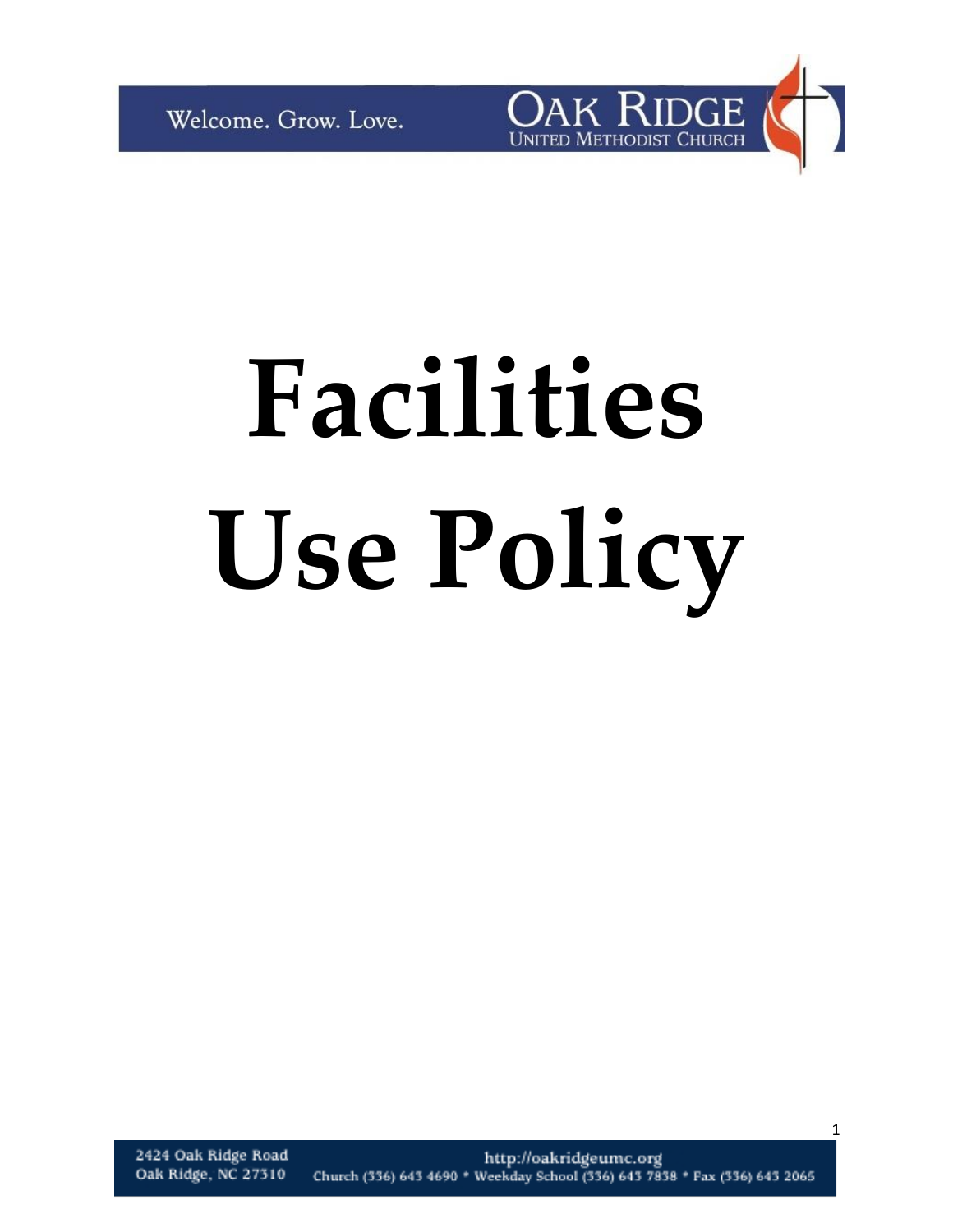# **TABLE OF CONTENTS**

| Page 3  | Section 1  | Introduction                   |
|---------|------------|--------------------------------|
| Page 4  | Section 2  | Terminology                    |
| Page 4  | Section 3  | <b>General Conduct</b>         |
| Page 5  | Section 4  | <b>General Rules</b>           |
| Page 6  | Section 5  | <b>Priorities of Use</b>       |
| Page 7  | Section 6  | <b>Application for Use</b>     |
| Page 8  | Section 7  | Cancellations                  |
| Page 9  | Section 8  | Fees                           |
| Page 9  | Section 9  | Kitchen Use                    |
| Page 9  | Section 10 | <b>Walking Track</b>           |
| Page 9  | Section 11 | Audio/Visual                   |
| Page 9  | Section 12 | Safety and Security            |
| Page 11 | Form 12.5  | Responsible Person's Agreement |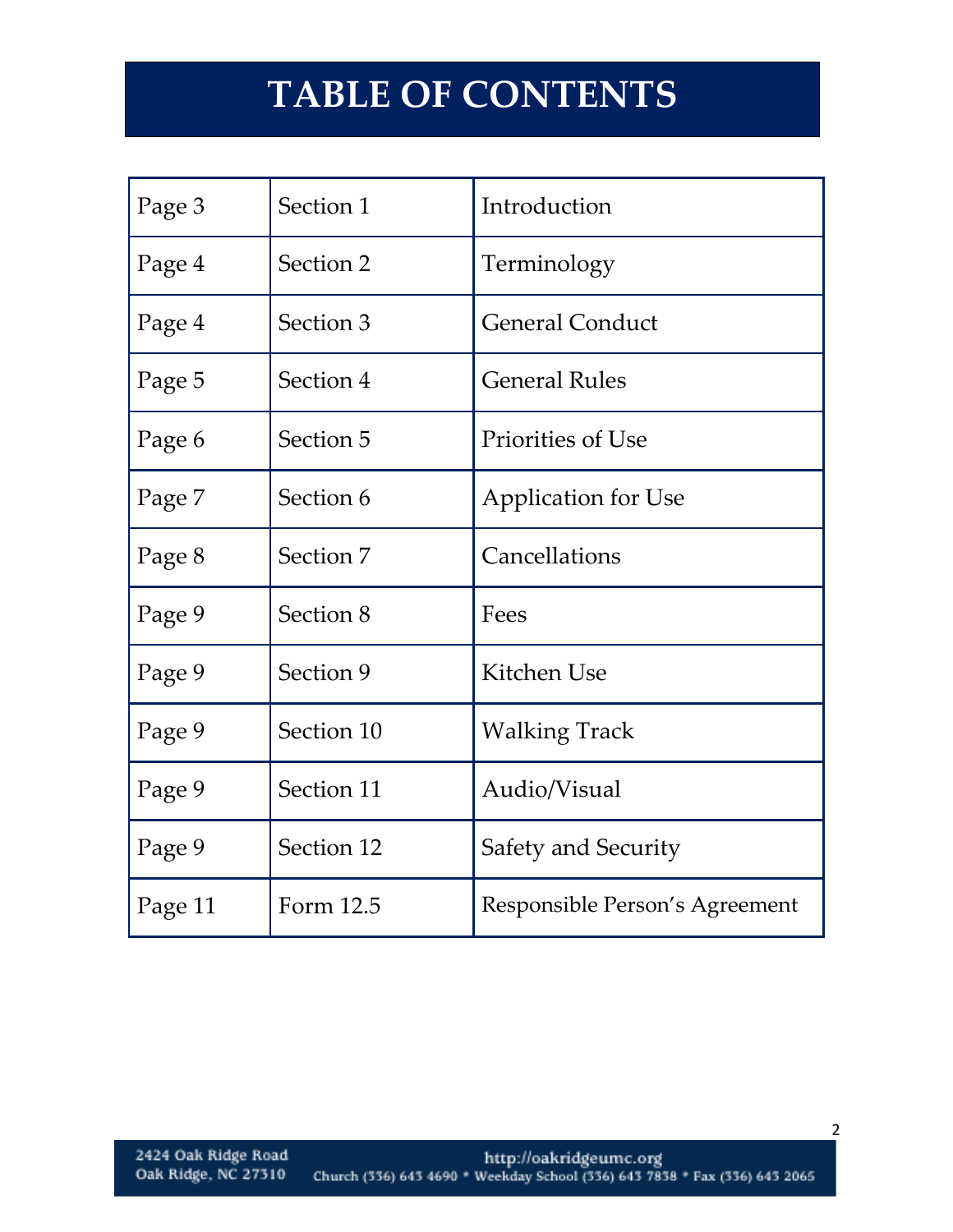# Section 1 – **INTRODUCTION**

This policy statement provides guidelines, regulations, and instructions for use of the buildings, grounds, and related equipment of Oak Ridge United Methodist Church ("ORUMC" or "church") and reflects the church's Vision Statement:

# *Oak Ridge United Methodist Church welcomes and grows disciples for Jesus Christ who worship God and love others.*

The church building and grounds are dedicated to the Lord for the purpose of worship and ministry to the people of the community. It is the policy of the church to make the facilities available to members and their families, as well as the community groups whose interests do not conflict with the vision and scope of the ministry of Oak Ridge United Methodist Church. The church desires that its facilities be used for the fellowship of the Body of Christ and always to God's glory. Although the facilities are not generally open to the public, we make our facilities available to approved nonmember groups and individuals.

However, facility use will not be permitted to persons or groups holding, advancing, or advocating beliefs, or advancing, advocating, or engaging in practices that conflict with the church's faith or moral teachings. Nor may facilities be used for activities that contradict, or are deemed by the pastor as inconsistent with, or contrary to the church's faith or moral teachings. The pastor, and or the Board of Trustees are the final decision makers as to whether a person or group is allowed to use the church facilities.

The church may not in good conscience materially cooperate in activities or believe that are contrary to its faith. Allowing its facilities to be used for purposes that contradict the church's beliefs would be material cooperation with that activity, and would be a grave violation of the church's faith and religious practice.

This policy applies to all church facilities.

# Section 2 – **TERMINOLOGY**

In this document the terms "ministry activity" and "non-ministry activity" are described as follows:

**2.1 Ministry Activity** – activities, events and/or use in keeping with the general purposes for Christian ministries (such as worship, education, fellowship and outreach) and that are **affiliated or sponsored by Oak Ridge United Methodist Church.** These events include, but are not limited to, **Scouting groups, Weekday School activities**, **weddings,** funerals, small group bible studies, class fellowship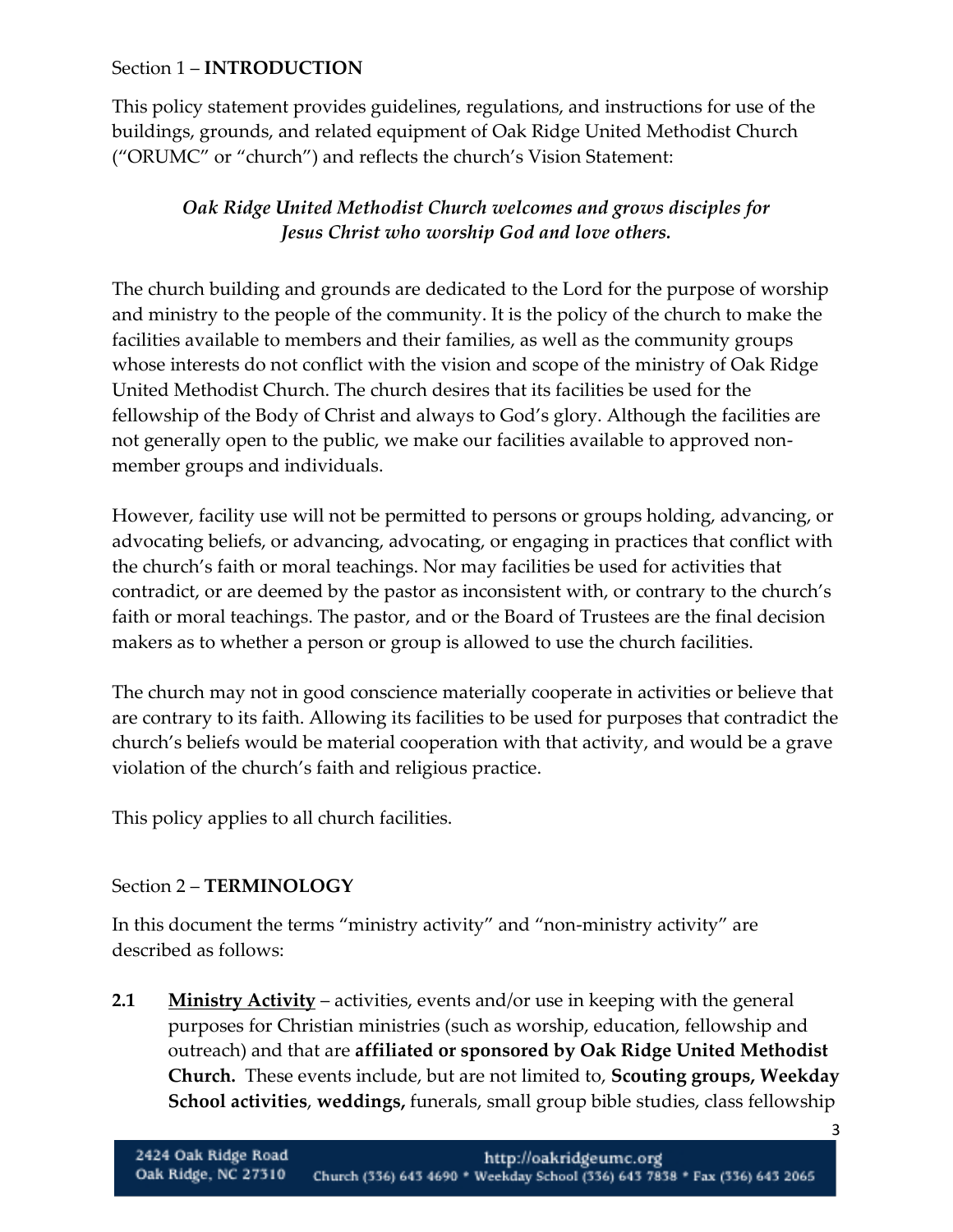events, and approved events which are open to all members or to a recognized entity of ORUMC (for instance, pancake breakfast for all Sunday School classes).

- **2.2 Non-Ministry Activity** activities, events, and/or use by individuals who are not active church members and by groups that are not affiliated with or sponsored by ORUMC, as well as private events held by active church members (family reunions, graduation parties, and birthday celebration where participation is by "invitation only" and not open to all members.
- **2.3 Non-Ministry Non-Profit School-Related Activity Non-profit school-related activities where a church member reserves the space, will be on-site, and will agree to take full responsibility for clean-up and any damage to property – will be considered a good faith risk and not be charged fees or deposits.**

#### Section 3 **– GENERAL CONDUCT**

- **3.1** Oak Ridge UMC maintains smoke, alcohol, and drug-free campus. All persons, groups, and organizations are expected to behave in a Christ-like manner at all times while on church property.
- **3.2** No horseplay of any kind of allowed or considered acceptable in the church buildings.
- **3.3** Skateboarding and rollerblading are not allowed on church property, inside or outside the buildings.
- **3.4** No aircraft of any kind allowed landing, or taking off, on or from church property at any time.

### Section 4 – **GENERAL RULES**

The Trustees and the Facility Usage Team are responsible for monitoring compliance with the Facilities Use Policy. The rules and guidelines set forth herein apply to all events and to all facility users, (ministry and non-ministry events, members, and nonmembers. The general rules of this policy are all follows:

4.1 All use of the facilities must be requested through the **Scheduling Coordinator** and will be posted on the official church calendar upon approval.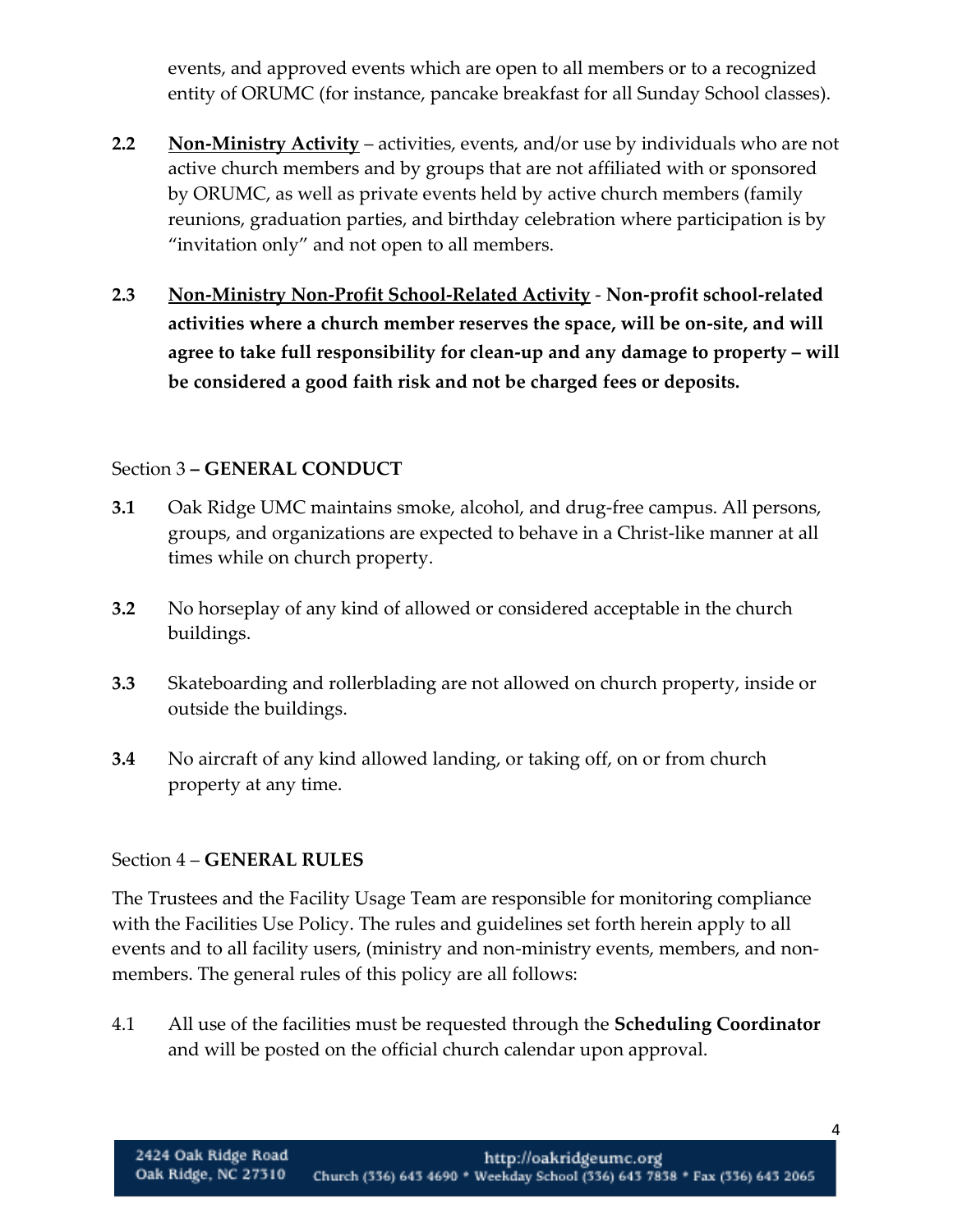- 4.2 All persons using ORUMC's facilities, equipment, and/or furnishings, whether during a regular church activity or a special event, are expected to leave the facilities clean and in good order.
- 4.3 Approved ministry activities and events are not subject to the Fee Schedule, but subject to all other facilities use policies.
- 4.4 Use of church property is limited to the area assigned to your group. In order to comply with insurance standards and regulations, the playground area outside of the Weekday School building is not included in your reservation and may not be used under any circumstances.
- 4.5 Use of the Sanctuary for non-ministry activities, or activities other than regularly scheduled services and ministries of ORUMC, must be approved by Pastor. All such requests should be submitted in writing to the Scheduling Coordinator. The exceptions to this policy are funerals for members or their immediate family members.
- **4.6** As a general rule, non-ministry activities will not be permitted on Sundays. Nonministry activities should be concluded and the building vacated by **9:00pm** on Saturdays. Weddings and wedding receptions may be exempt with prior approval. Week-night activities must be completed and the building vacated by **9:00pm** except as approved by the Trustees, Facility Usage Team, and/or Pastoral Staff.
- 4.7 For profit groups will be subject to approval based on the stipulation that no profit-making activity will take place on any location on church campus. (examples include, but are not limited to sales). No events will be permitted for the sole purpose of benefitting business interests. Approvals will be given based on information given at time of request and will be at the discretion of the Church Liaison and/or Board of Trustees committees.
- **4.8** Each group shall have a sufficient number of responsible adults in attendance at all times during their activity or event pursuant to the ratios and policies currently in use at the time. These adults will be responsible for ensuring compliance with all ORUMC policies.
- **4.9** Use of candles, sterno, or open flame of any type is not permitted in the multipurpose room unless approved in advance. Also no smoke, fog, or haze producing equipment of any kind will be permitted.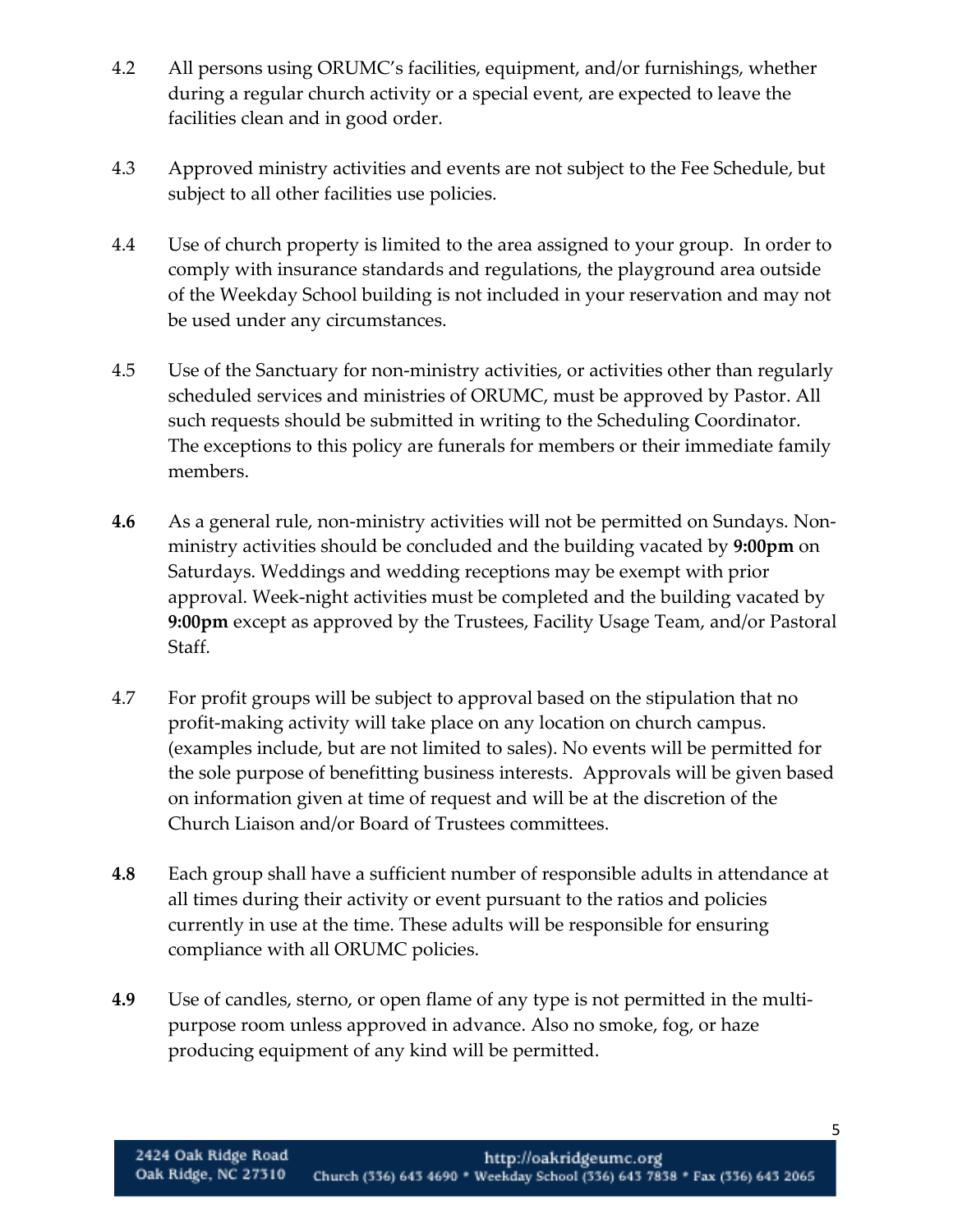- **4.10** Nothing should be placed on the walls, doors or floors without the approval of the Trustees and/or Facility Usage Team. If given approval, do not use anything on the walls or doors, such as scotch tape, masking tape, push pins, or other securing items or adhesives that will cause damage of any kind. Blue painter's tape that can be used for posters and will not damage paint is available in the church office.
- **4.11** No dye-colored food or drink items (Kool-Aid, etc) on carpeted areas.
- **4.12** Grills may not be used without pre-approval. Criteria for use will be specified at time of approval. (Generally, grills may not be used on any concrete or asphalt areas ((front portico, area between buildings, sidewalks, entrance area to FLC, and parking lot)).
- **4.13** All food and/or soiled diapers and/or trash cans containing same should be removed to the outside dumpsters immediately following all activities, unless custodial service is pre-arranged (additional fee paid) through Facility Use Policy by group responsible or ORUMC.
- **4.14** At the conclusion of an activity or event, any furniture or equipment that has been moved must be returned where originally found or placed in storage.
- **4.15** Tools, equipment, and furnishings that are the property of ORUMC must not be moved off the premises or borrowed for personal use without the express permission of the Trustees.

# Section 5 – **PRIORITIES FOR USE**

We give highest priority for use of our facilities to core church activities. This ensures that we meet our congregation's needs. Facilities use requests may be altered or denied by the church to accommodate the ministry priorities of the church.

# Section 6 – **APPLICATION FOR USE**

**6.1** All inquiries, Facilities Use Policy, deposits, and facility use fees are to be submitted to the church office or to the Scheduling Coordinator. Usage fees must accompany the application and agreement form when submitted or as soon as an estimate of costs is provided. Damage deposits and other fees must be submitted no less than two (2) weeks prior to the event. (Exception – deposits for weddings or other wedding events that are planned in the future must accompany the signed application and with Facility fees being due within two 2) months of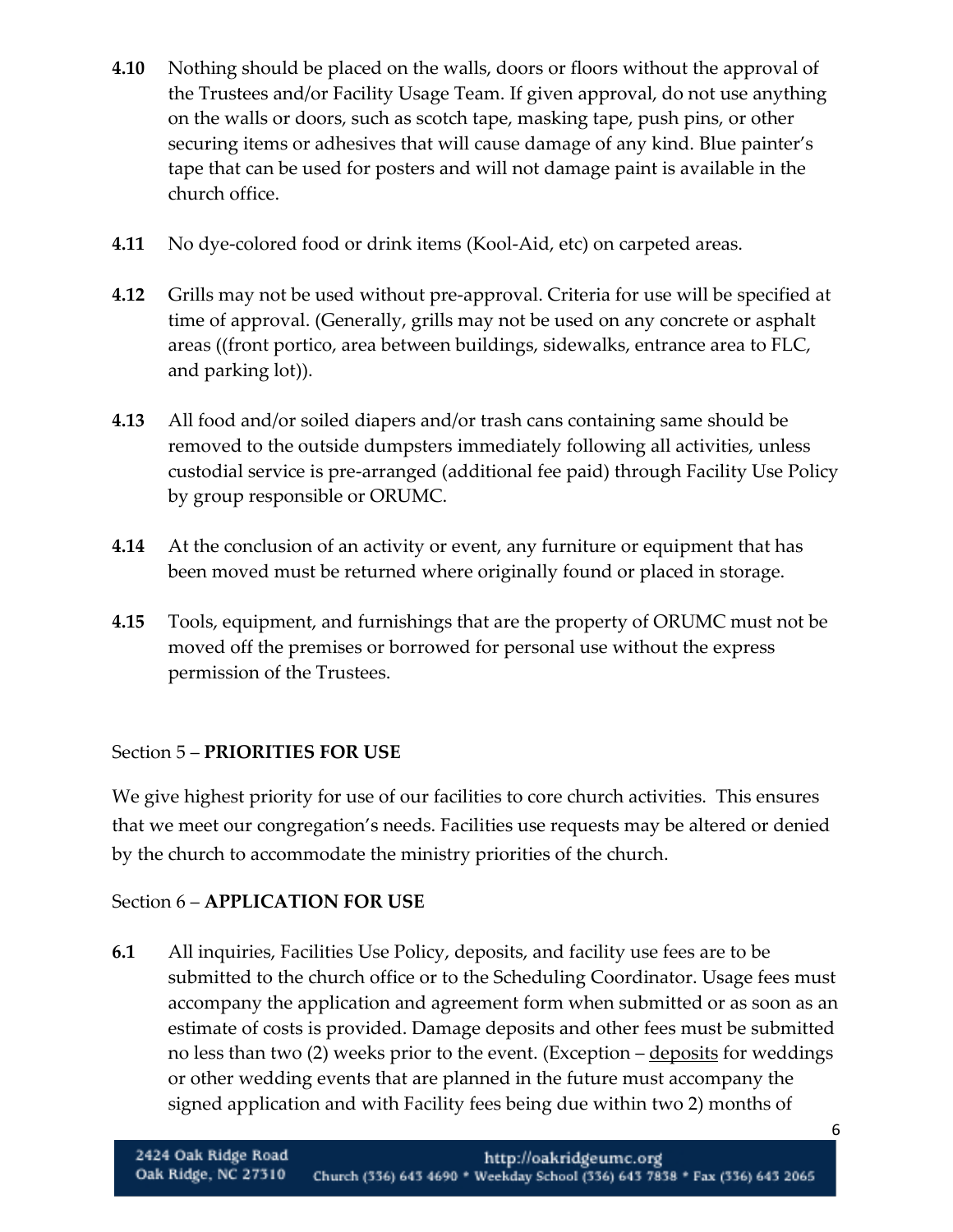event). Fees for wedding personnel will be collected by Wedding Coordinator within two (2) weeks of wedding.

- **6.2** Applications should be submitted to the church office or to the Scheduling Coordinator in writing at least thirty (30) days prior to the requested date for an event whenever possible. The earlier an event date is requested, the greater our ability to accommodate the request.
- 6.3 Reservations for non-ministry events (other than weddings) will not be considered earlier than six (6) months before event date.
- **6.4** The ministry team leader or individual should contact the Scheduling Coordinator by email or submit a "Facility Use Policy" to the church office or Scheduling Coordinator in order to avoid scheduling and facilities use conflicts. Reservation requests (facilities use applications) submitted for ministry activities without approvals will be delayed in processing until such approval is received.
- **6.5** All groups scheduling events must provide the church with 24/7 contact information in the event of emergencies.
- **6.6** Every group approved to use ORUMC's buildings and property must have a designated adult representative named as the "responsible person" who is at least 25 years of age. That individual is responsible for policy compliance, is required to be on-site during the event, and will be the designated contact person for the event.
- **6.7** Non-ministry groups that use ORUMC's facilities on an ongoing basis are required to make annual application and to pay all required fees monthly in advance. Reservations for non-ministry events (other than weddings) will not be considered earlier than six (6) months before event date.
- **6.8** Non-ministry groups must submit to the church, prior to the event, a **signed document agreeing to all terms and conditions in the Facility Use Policy.**
- **6.9** Scheduling Coordinator, in cooperation with the Trustees and Facility Usage Team will be the principle contact on behalf of all facility requests.
- **6.10** The Scheduling Coordinator, or a designated church representative, will coordinate with the responsible contact person regarding their group's activity and/or event, walk them through the facilities as needed, review their event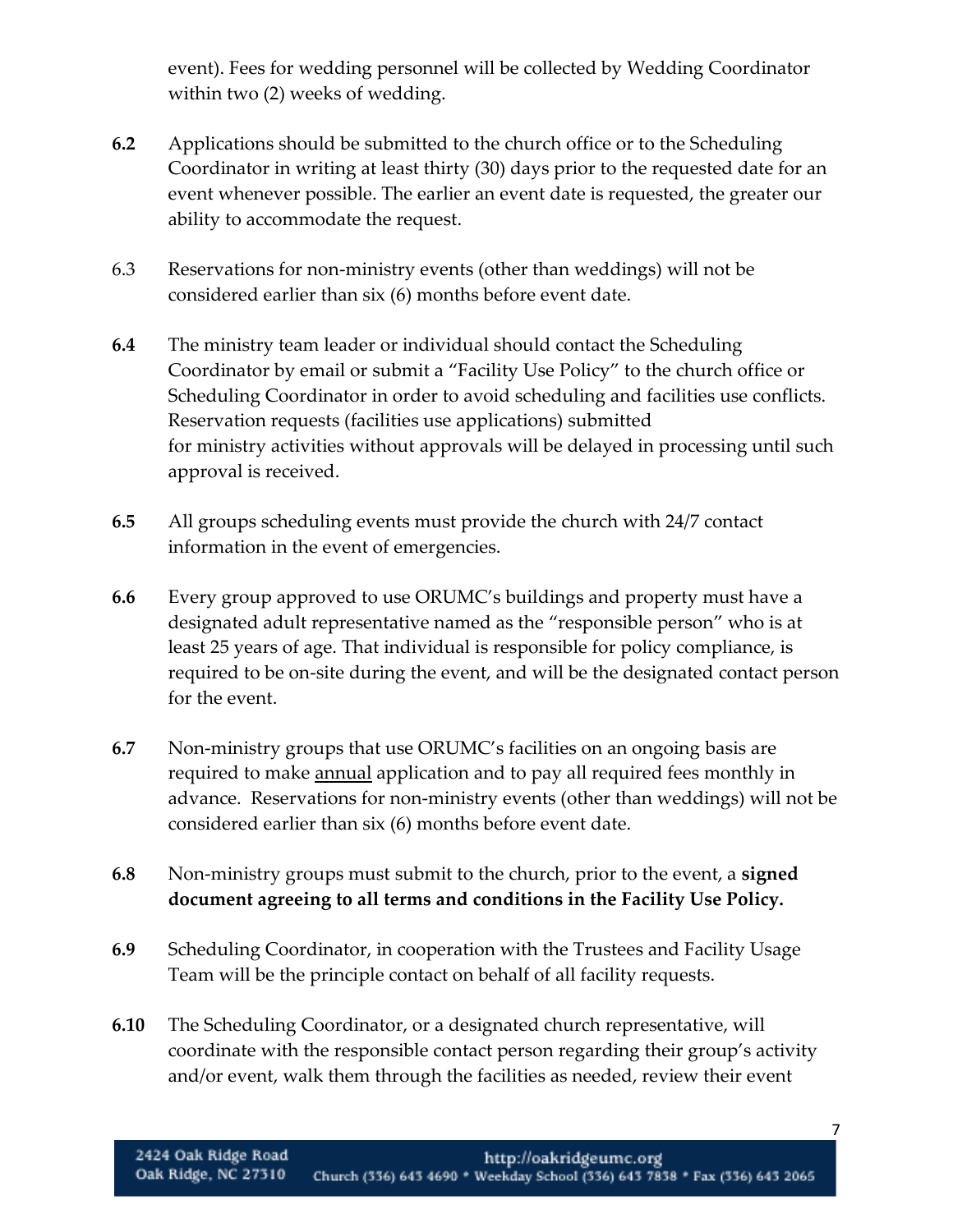needs, discuss ORUMC's requirements and rules contained in the Agreement, and arrange for building access if application is approved.

# Section 7 – **CANCELLATIONS**

ORUMC reserves the right to pre-empt any group's scheduled activity for good and sufficient reasons. We will make every effort to provide as much advance notice as possible.

- 7.1 If a group or individual must cancel as scheduled activity, they must notify the Scheduling Coordinator; at [admin@oakridgeumc.org;](mailto:admin@oakridgeumc.org) or the church office, in writing, as far in advance as possible.
- 7.2 Cancellations received less than five (5) business days prior to a scheduled event will result in the full forfeiture of the deposit.
- 7.3 Severe weather conditions sometimes require cancellation of activities at ORUMC to insure everyone's safety.
	- 7.3.1 If the local school system closes for inclement weather, ORUMC may also close for all activities. If so, we will make every effort to contact the responsible contact person as soon as possible. It will be the responsibility of the responsible contact person to contact those participants attending his/her event.
	- 7.3.2 ORUMC notifies the public of inclement weather cancellations on the church's website ([www.oakridgeumc.org](http://www.oakridgeumc.org/)), WFMY Ch. 2, or on WGHP Ch. 8.

### Section 8 – **FEES**

- **8.1** The intended purpose of all facility use fees is to help defray some of ORUMC's related expenses.
- **8.2** The fee schedule will be reviewed annually by the Trustees and the Facility Usage Team. Any revisions recommended will be submitted to the Church Council for approval.
- **8.3** Usage fees must accompany the signed agreement all other facility fees must be paid within two (2) weeks of the scheduled event. (Exception for Weddings –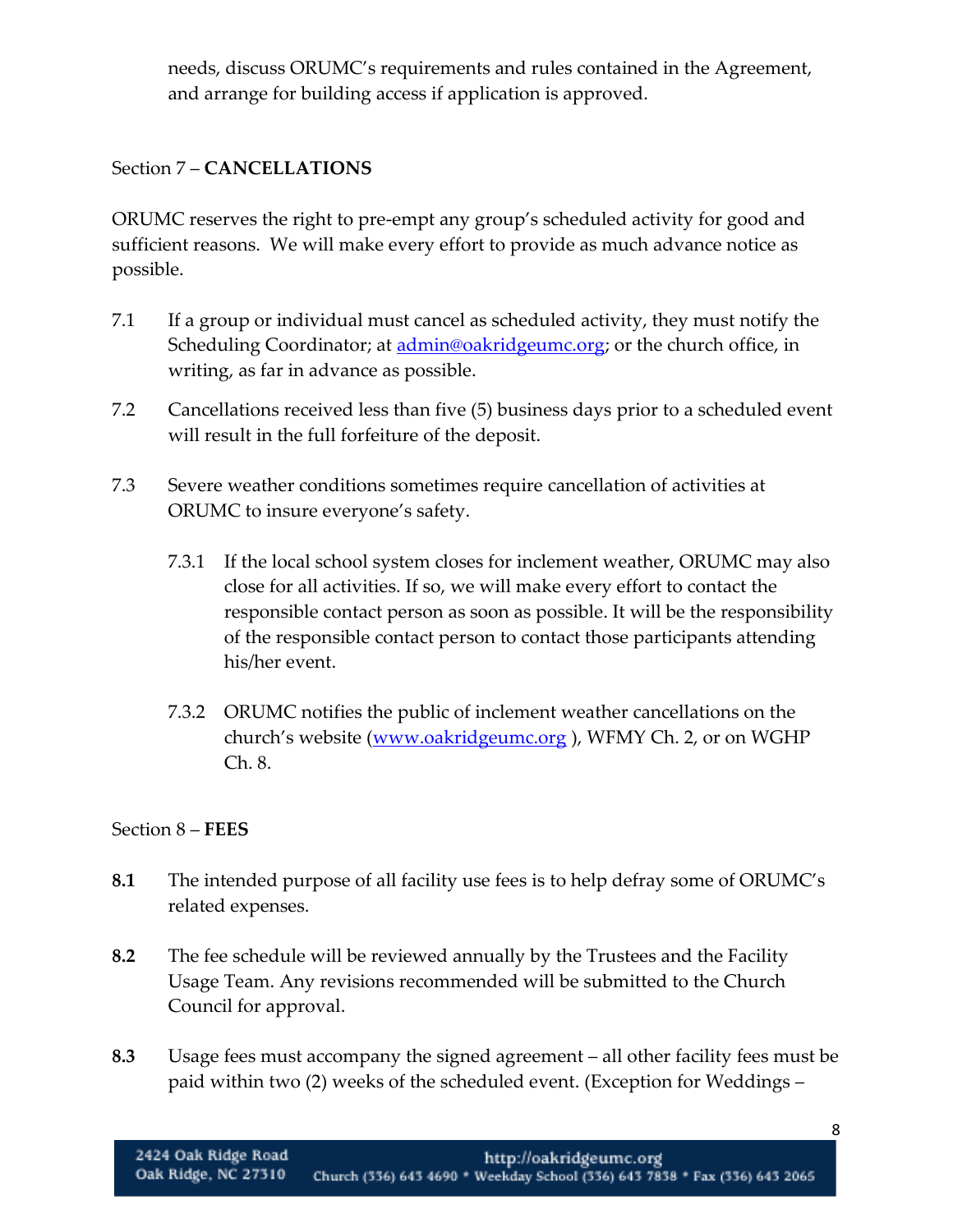facility and usage fees must be paid within two (2) months of the scheduled date. Failure to comply may result in cancellation of your event.

**8.4** Deposits are refunded when all requirements of the "Facilities Checklist" and/or the "Kitchen Checklist" have been satisfactorily met and a post-event inspection by an authorized church representative is completed. The refund of all deposits is at the discretion of the inspector. Approved refunds will be mailed in a timely manner (approximately within a thirty (30) day period).

#### Section 9 – **KITCHEN USE**

Use of the kitchen may be requested in writing through the Scheduling Coordinator and is subject to the "Fee Schedule" contained in Appendix.

#### Section 10 **– WALKING TRACK**

The Walking Track is available for use of the church and community. See posting of hours and complete list of Walking Track Ministry Rules, available at walking track entrance or in the church office.

#### Section 11 **– AUDIO/VISUAL SERVICES**

- 11.1 Use of church audio/video equipment must be stipulated on the "Facilities Use Policy" and requires the services of an authorized member of the Audio/Visual Team (see "Fees" and "Audio/Visual Services").
- 11.2 Trained church A/V Team member must be used to operate the equipment (see "Fees") and only trained church A/V members are allowed in any of the Sound Booth areas.

#### Section 12 **– SAFETY AND SECURITY**

Keeping people safe and buildings secure is the responsibility of all groups, and they must follow the Safe Sanctuary Policy. The complete policy is available from the Security Team and is provided upon approval of a use request.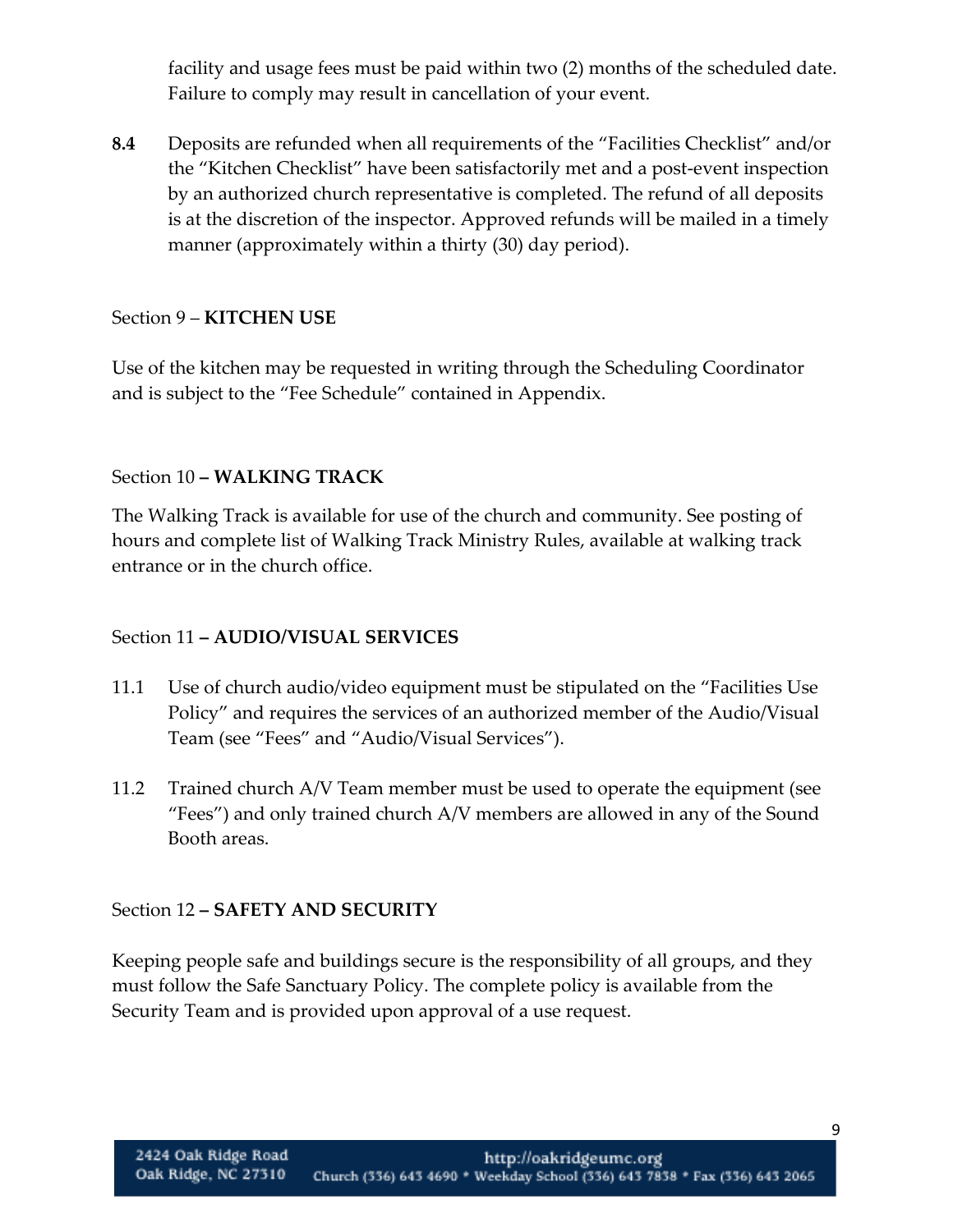- 12.1 All users will assume full responsibility for any damage, which may result from use of buildings, groups, equipment, and any other property of Oak Ridge United Methodist Church.
- 12.2 Abuse of ORUMC's property or violations of the general rules of conduct shall be grounds for denial of further use.
- 12.3 Repair and/or replacement of all damaged facilities will be required.
- 12.4 Users must agree to assume responsibility for any legal liability for injury or damage to the persons or property of the user group and its attendees in connection with use of the building(s) or grounds, and, further, must agree to hold ORUMC harmless in the event of any injury or damage.